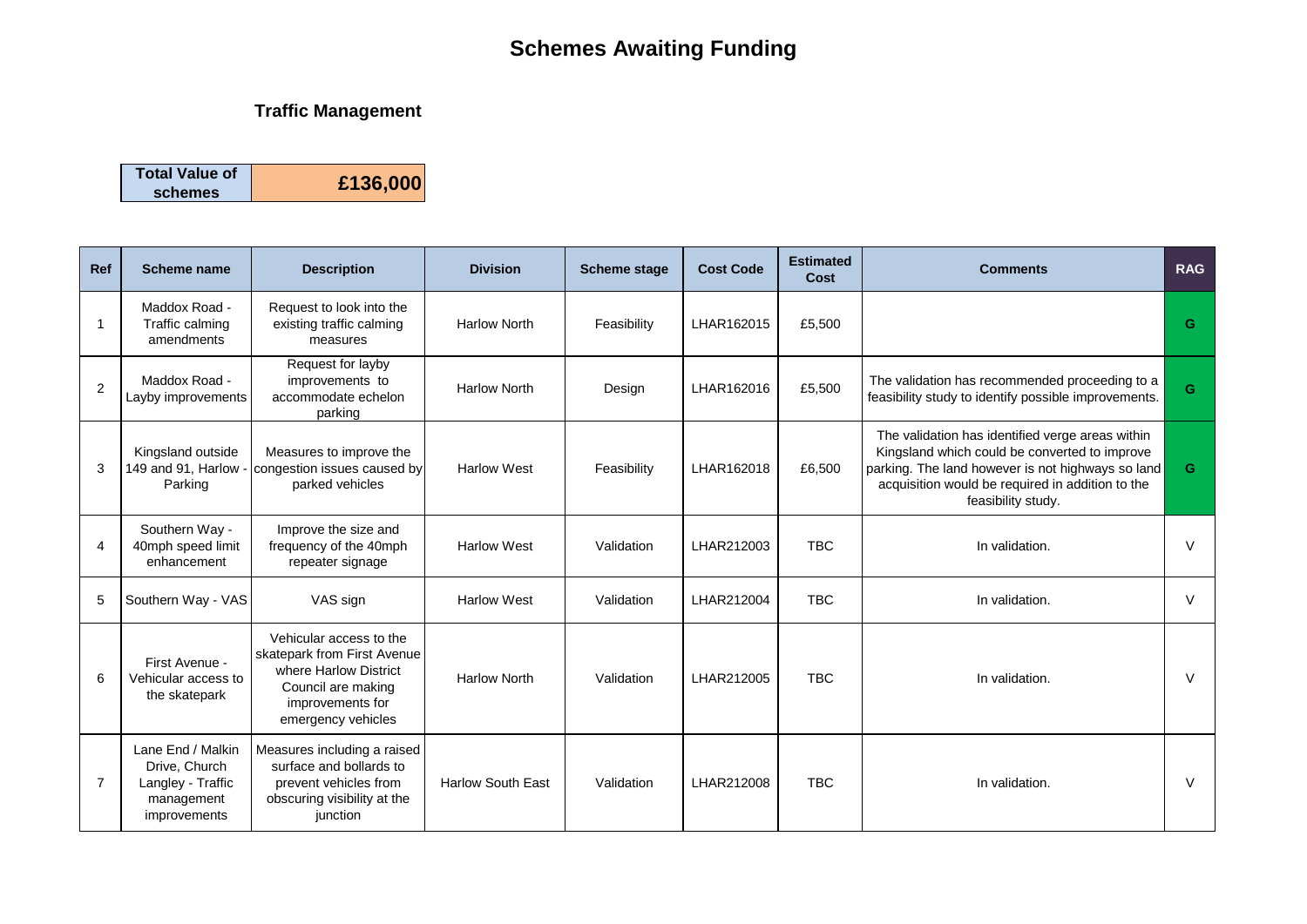# **Schemes Awaiting Funding**

### **Traffic Management**

| <b>Total Value of</b> |          |
|-----------------------|----------|
| schemes               | £136,000 |

| Ref | Scheme name                                                                               | <b>Description</b>                                                                                            | <b>Division</b>          | <b>Scheme stage</b> | <b>Cost Code</b> | <b>Estimated</b><br>Cost | <b>Comments</b>                                   | <b>RAG</b> |
|-----|-------------------------------------------------------------------------------------------|---------------------------------------------------------------------------------------------------------------|--------------------------|---------------------|------------------|--------------------------|---------------------------------------------------|------------|
| 8   | Waterhouse Moor -<br>No through traffic                                                   | Scheme to consider the<br>possibility of closing<br>Waterhouse Moor as a<br>through route                     | <b>Harlow South East</b> | Validation          | LHAR212006       | <b>TBC</b>               | In validation.                                    | V          |
| 9   | Traceys Road -<br>School parking<br>prevention                                            | Scheme to prevent school<br>themed parking from<br>blocking residential<br>properties during pick up<br>times | <b>Harlow South East</b> | Validation          | LHAR212007       | <b>TBC</b>               | In validation.                                    | $\vee$     |
| 10  | Fourth Avenue jct<br>with North Gate -<br>roundabout surface<br>amendment                 | Change to the surface of the<br>roundabout to illiminate the<br>need to undertake<br>vegetation maintenance   | <b>Harlow West</b>       | Validation          | LHAR212009       | <b>TBC</b>               | In validation.                                    | $\vee$     |
| 11  | London Road btw<br>Priory Avenue and<br>Jocelyns - Traffic<br>Calming                     | Measures to slow traffic and<br>to deter cutting through on<br>London Road                                    | <b>Harlow North</b>      | Validation          | LHAR212010       | <b>TBC</b>               | In validation.                                    | V          |
| 12  | <b>Broadfields - Safety</b><br>improvements<br>outside The Downs<br><b>Primary School</b> | Package of measures<br>including improved signage,<br>pedestrian dropped kerb and<br>possible raised table.   | <b>Harlow North</b>      | Validation          | LHAR212011       | <b>TBC</b>               | In validation.                                    | $\vee$     |
| 13  | <b>Opposite Bushey</b><br>Croft. Harlow -<br>Parking                                      | Implementation of measures<br>identified in the design                                                        | <b>Harlow West</b>       | Implementation      | LHAR162020       | <b>TBC</b>               | Awaiting the completion of the study.             | A          |
| 14  | Paringdon Road -<br>Route study                                                           | Implementation of measures<br>identified in the study                                                         | <b>Harlow West</b>       | Implementation      | LHAR192012       | <b>TBC</b>               | Awaiting the completion of the feasibility study. | A          |